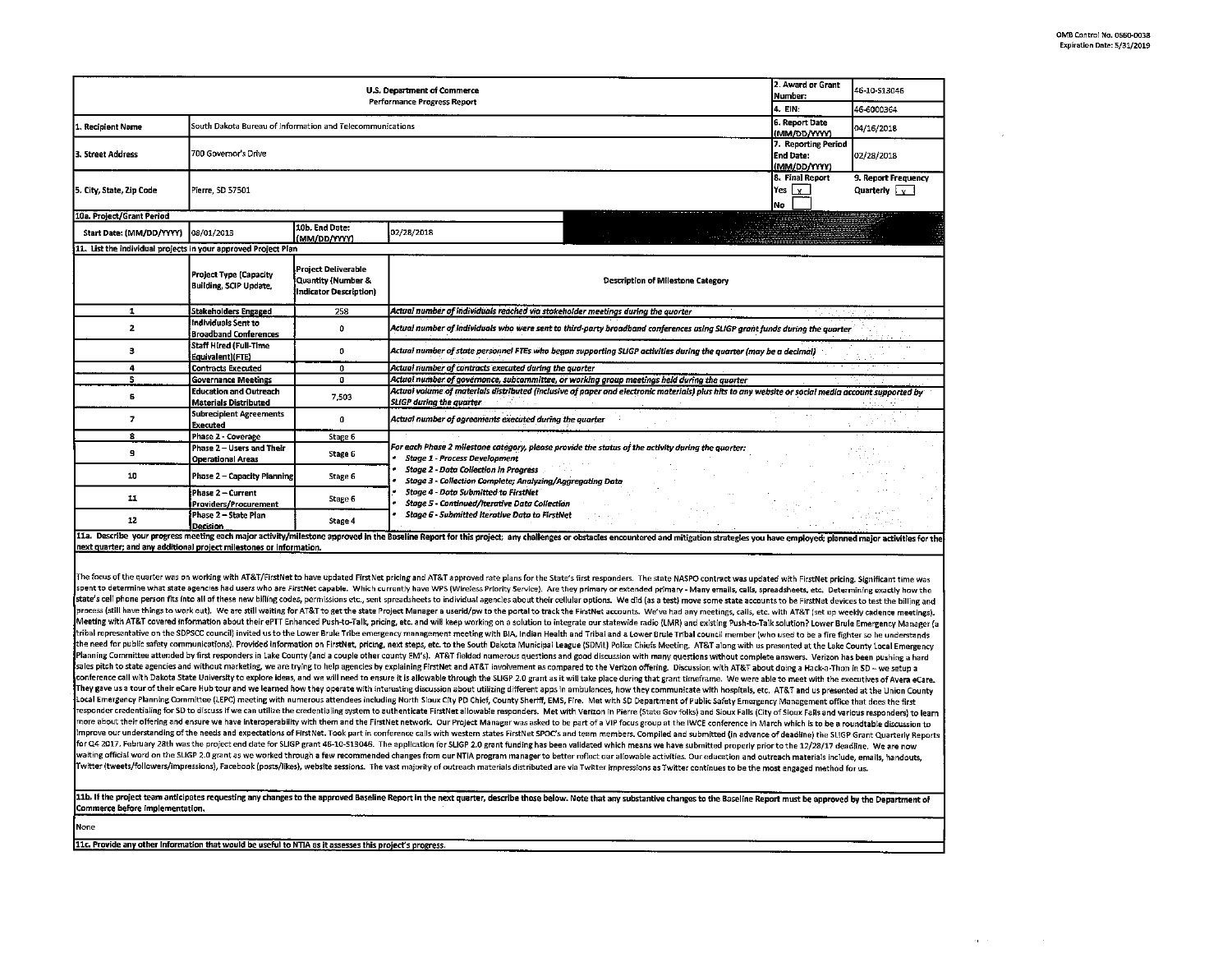11d. Describe any success stories or best practices you have identified. Please be as specific as possible. 12. Personnel 12a. If the project is not fully staffed, describe how any lack of staffing may impact the project's time line and when the project will be fully staffed. Our staffing is now at the leveJ we expect for the balance of the project 12b. Staffing Table - Please include all staff that have contributed time to the project. Please do not remove individuals from this table. Job Title **FTEX** PTEX **Project (s)** Assigned Statewide Project Coordinator **1998**<br>100 Project Manager 100 Provide daily support for the SLIGP process Administrative Staffing Provide administrative support for grant management Assistance Radio System Chief Engineer Same States Regimeering expertise and staffing for project<br>
Provide administrative support for grant management 0 **Provide administrative support for grant management** Program Manager **0 Provide administrative support for governance process** 13. Subcontracts (Vendors and/or Subrecipients) 13a. SubcontractsTable- lndude all subcontractors. The totals from this table must equal the "Subcontracts Total" in Question 14f. **Type Contract definition of the Prince of Secured RFP/RFQ Issued (Y/N) Executed** Name Subcontract Purpose (Vendor/Subrec.) RFP/RFQ Issued (Y/N) Executed Start Date Add Broadband infomiation and associated SLIGP-Web Development Contractor Trelated survey tools to governance website and the Vendor ' ' ' ' N' TBD<br>Web Web PSBN subgrowthe CD plan with other states and look to utilize<br>Allen the SD plan with other states and look to uti www.PSBN.sd.gov site. Regional Consultant Align the SD plan with other states and look to utilize Vendor re, ion al resources ' ' •BD BIT Development and/or BIT Help design materials {Le. lnfographics, brochures, Social Media/Information etc.). May also utilize some of their time to review Vendor<br>Officer ' N TBD printed articles (newsletters, press releases, etc.) N N N | TBD | Their expertise will be needed to sort through the BIT GIS Expertise data provided by FirstNet for coverage baseline Vendor ' ' ' N' N' I' TBD TBD IN TBD I' TBD state plan. Help review and analyze the draft state plan for South State Plan Contractor Dakota once received from FirstNet. Help determine vendor and the state of the Maria Contractor of TBD recommendations for opt-in/opt-out for opt-in/opt-out for opt-in/opt-out for opt-in/opt-out for G office based on the final State plan from First Net Help coordinate Phase 2 data and assist us in Data Collection Contractor coordinating a product to return to FirstNet. Cost vendor estimate based on "Statements of Work"proposals vendor estimate based on "Statements of Work"proposals vendor estimate based on "Statemen from contractors Certain expertise may be needed for Phase 2. Phase 2 Tools Specifically data collection may require special tools and changed to a state of the special vent<br>Phase 2 Tools as those requirements are developed and changed to ' ' Mark' Mark' Mark' Mark' Mark' Mark' Mark meet the needs of FirstNet. 13b. Describe any challenges encountered with vendors and/or subrecipients. BIT work is charged and contractural with no formal contract. 14. Budget Worksheet Columns 2, 3 and 4 must match your current project budget for the entire award, which is the SF-424A on file. Only list matching funds that the Department of Commerce has already approved. Project Budget Element (1) **Federal Funds Awarded (2)** Approved Matching Total Budget (4) Funds (3) **Funds (3)** Funds (3) Funds (3) Funds (3) Funds (3) Funds (3) Funds (3) Funds (3) Funds (3) Funds (3) Funds (3) Funds (3) a. Personnel Salaries \$336,788.00 \$86,186.00 \$86,186.00 \$422,974.00 b. Personnel Salaries (1922,974.00 ) = 686,186.00 ; 886,186.00 ; 8422,974.00 ; 842,974.00 ; 842,974.00 ; 843,535.00<br>- B. Expressional Fringe Benefits (1986) ; 857,935.00 ; 857,933.00 ; 857,933.00 ; 857,933.00 ; 884,535.00 C. Travel \$50,000.00 \$87,335.00 \$87,335.00 \$87,335.00 \$87,335.00 \$87,335.00 \$87,335.00 d. Equipment \$0.00 \$0.00 \$0.00 e. Materials/Supplies \$30,396.00 \$30,040.00 \$30,040.00 \$30,000 \$30,396.00 \$30,396.00 f. Subcontracts Total \$50,000.00 \$50,000.00 \$50,000.00 \$50,000 \$50,000.00 \$1.00 \$50,000.00 g. Other  $\frac{$29,932.00}{$29,932.00}$  \$0.00 \$29,932.00 h. Indirect **\$0.00 \$0.00 \$0.00** \$0.00 \$0.00 \$0.00 i. Total Costs \$564,116.00 \$141,114.00 \$705,230.00 j. %ofTotal **BO%** 20% 100% Total Federal Funds End Date Allocated TBD  $\begin{array}{|c|c|c|} \hline 5 & 51,000 \hline \end{array}$ TBD \$ 180,000 •BD \$ 30,000 TBO \$ 30,000 TBO \$ 140,000 TBD \$ 120,000 TBD \$ 60,000 Federal Funds Expended Approved Matching {\$} Funds Expended (6)  $\frac{$301,103.29}{$39,394.14}$  \$84,385.15<br>\$59,394.14 \$12,465.34 S59,394.14 S12,465.34<br>S41,333.06 S12,273.00  $\frac{$12,273.00}{$0.00}$  $$0.00$ \$5,272.87 \$355.79  $$1,236.00$  \$0.00 \$28,412.80 \$0.00  $\begin{array}{|c|c|c|c|}\n\hline\n & $6.00 & $50.00 \\
\hline\n5436,752.16 & 5109.479\n\hline\n\end{array}$ \$436 7S2.16 \$109,479.28 **80%** 2D% **Change** Total Matching Funds Allocated  $$0$ \$0 \$D \$0 \$0 \$0 \$25,440 Total funds Expended<br>(7) \$38S 488.44 \$71,859.48 \$S3,GOG.06 so.co \$S,62B.66 \$1,236.00 \$28,412.80 \$0.00 '>546,231.44 ,00%